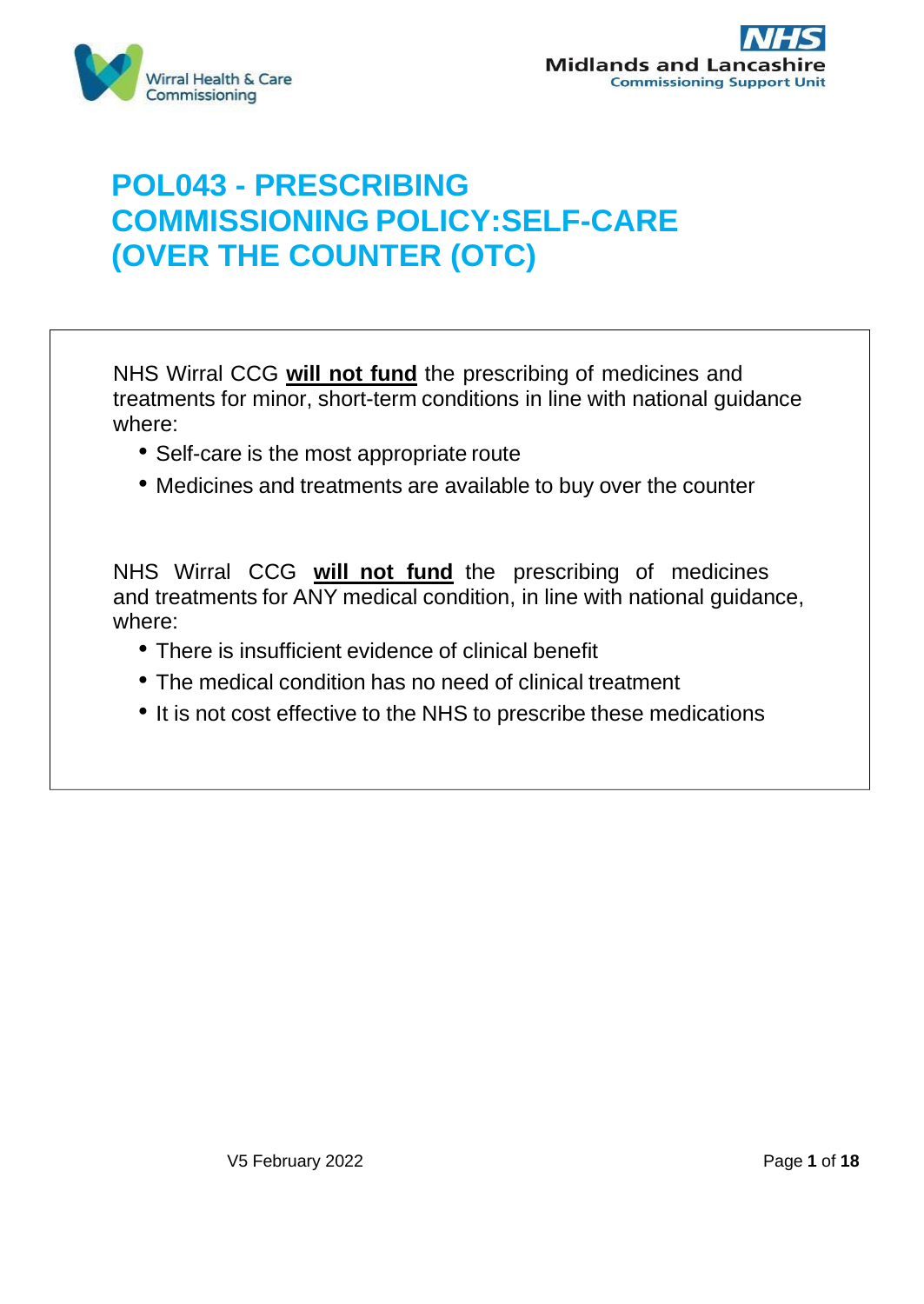

## **P - Self-care (over the counter(OTC) Prescribing Policy**

| <b>Version</b>           | 5.0                                                                                                                                                                                         |
|--------------------------|---------------------------------------------------------------------------------------------------------------------------------------------------------------------------------------------|
| <b>Ratified By</b>       | <b>Transition Committee</b>                                                                                                                                                                 |
| <b>Policy Number</b>     | <b>POL043</b>                                                                                                                                                                               |
| <b>Date Ratified</b>     | 26/05/2022                                                                                                                                                                                  |
| Author                   | Abigail Cowan, Medicines Optimisation Pharmacist<br>Wirral MedicinesManagement & Optimisation Team,<br>Midlands and Lancashire Commissioning Support<br>Unit<br>On behalf of NHS Wirral CCG |
| <b>Local Changes</b>     | Review in line with NHSE March 2018 OTC Guidance.                                                                                                                                           |
| <b>Issue Date</b>        | February 2022                                                                                                                                                                               |
| <b>Review Date</b>       | February 2024                                                                                                                                                                               |
| <b>Intended Audience</b> | GP practices and other local providers linked to the Clinical<br>Commissioning Group prescribing budget                                                                                     |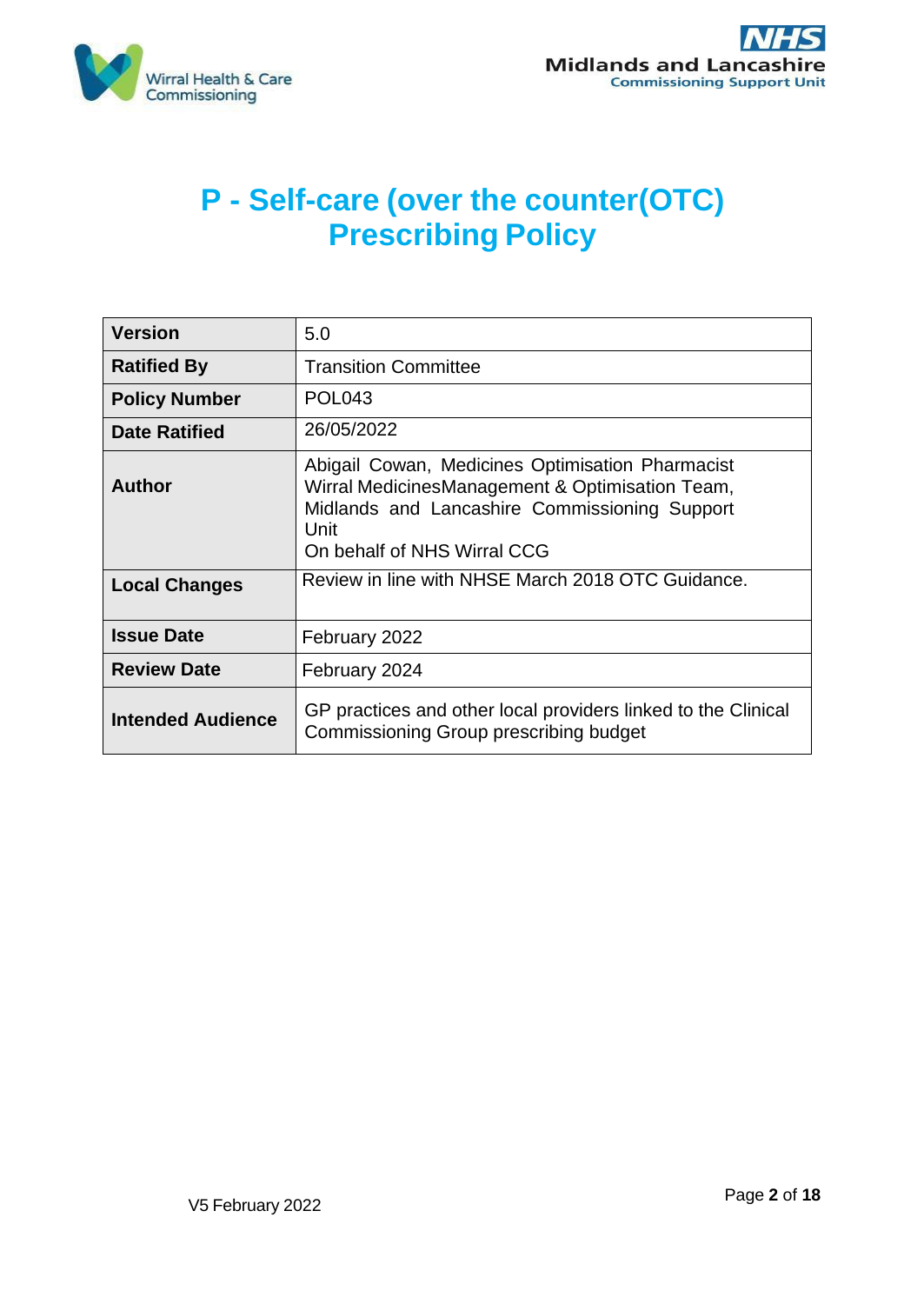



## **Contents**

| <b>Section</b>    | <b>Description</b>                                                                                                                              | Page                    |
|-------------------|-------------------------------------------------------------------------------------------------------------------------------------------------|-------------------------|
| $\mathbf 1$       | Introduction                                                                                                                                    | $\overline{\mathbf{4}}$ |
| $\overline{2}$    | Scope of this Policy                                                                                                                            | 5                       |
| 3                 | Medicines available over-the-counter, used for short-<br>term, minor medical conditions                                                         | 6                       |
| 4                 | Medicines that are prescribed to treat conditions where<br>there is no clinical need for treatment                                              | $\overline{7}$          |
| 5                 | Malaria prophylaxis                                                                                                                             | $\overline{7}$          |
| 6                 | Self-care prescribing reviews                                                                                                                   | $\overline{7}$          |
| <b>Appendices</b> |                                                                                                                                                 |                         |
| 1                 | Examples of conditions were there are medicines<br>that can be purchased over- the-counter for the<br>treatment of minor, short-term conditions | 8                       |
| $\overline{2}$    | Restrictions to supply of some OTC medicines by<br><b>Community Pharmacies</b>                                                                  | 15                      |
| 3                 | References/resources and associated documents                                                                                                   | 17                      |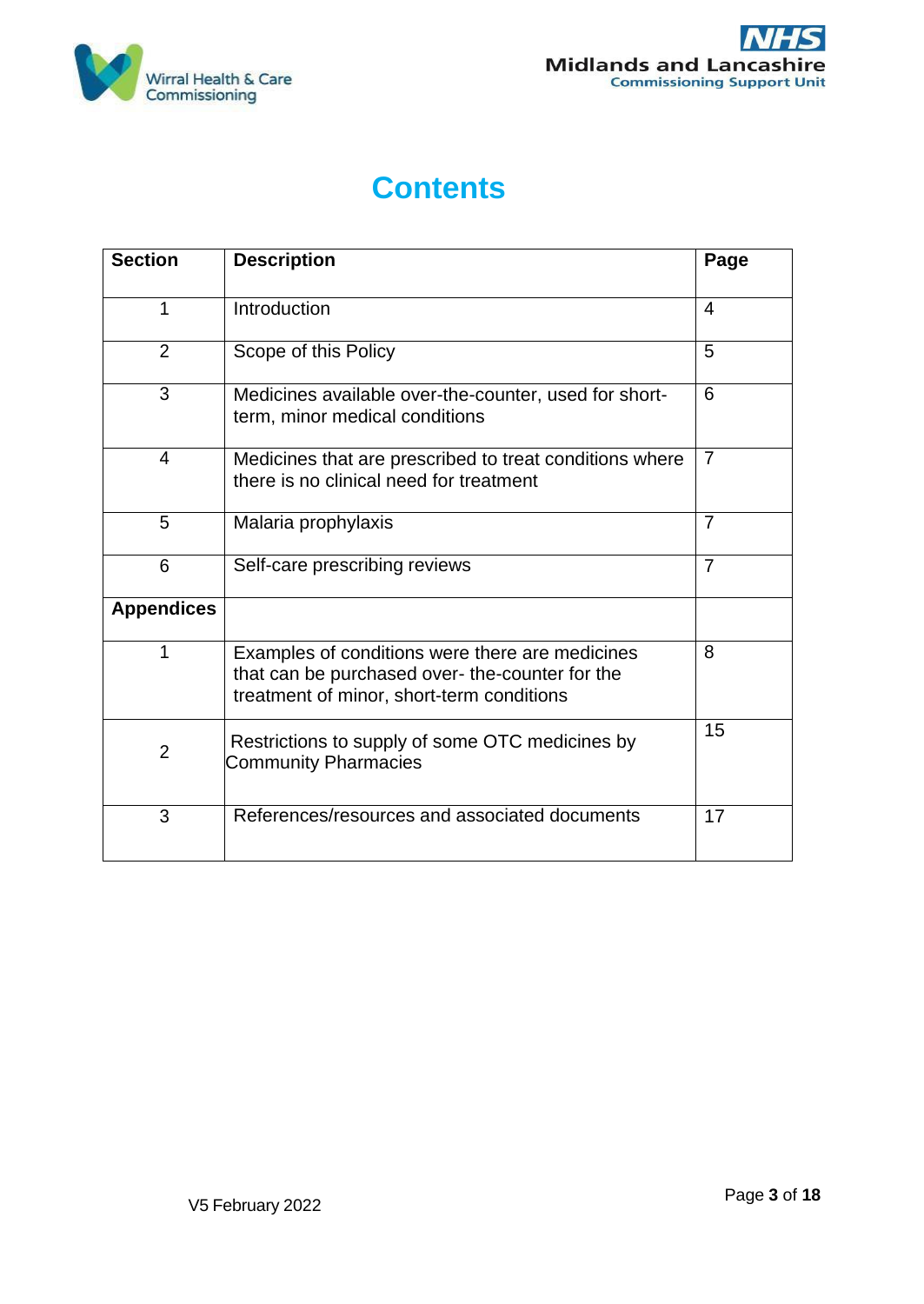



# **SELF-CARE (OTC)PRESCRIBING POLICY**

## **1. INTRODUCTION**

- 1.1. Self-care is widely acknowledged as an important solution to managing demand and keeping the NHS sustainable. Supporting people to selfmanage common conditions such as coughs and colds could help bring down the 57 million GP consultations each year for minor ailments, and which takes up to an hour a day on average for everyGP costs the NHS approximately £2 billion per year.
- 1.2. Promoting the concept of self-care and increasing the awareness that there are alternatives to making GP appointments, or attendance at OOHs or A&E departments with minor conditions, will encourage patients to explore self-care in the future, so changing the culture of dependency on the NHS.
- 1.3. NHS Wirral CCG spends approximately £2m per year on medicines and products that can be used for the treatment of minor ailments (appendix 1). Many of which are available to buy over the counter from community pharmacies and retail outlets such as supermarkets. It is recognised that some of this cost is attributable to long-term or complex conditions. However, removing specific medications from routine prescription for minor, short-term conditions and for conditions, such as a common cold, sore throat or minor cough, which would naturally get better themselves in the majority of patients if untreated, would release money to treat more serious conditions such as heart disease and diabetes and would help maintain financial balance in the health economy.
- 1.4. Some products that are currently prescribed are clinically ineffective or are not cost effective. These treatments will not have undergone rigorous clinical trials to demonstrate that they work, and it is inappropriate to spend the local NHS budget on products that do not have proven efficacy or safety in preference to medicines supported by robust clinical evidence.
- 1.5. Medicines for malaria prophylaxis are not reimbursable under the NHS. Some medicines for the prevention of malaria are available for the patient to purchase over the counter at a community pharmacy. Prescription only medicines for malaria prophylaxis must be prescribed on a private prescription. Selection of treatment is dependent on destination please see NHS Choices: <http://www.nhs.uk/conditions/malaria/pages/prevention.aspx>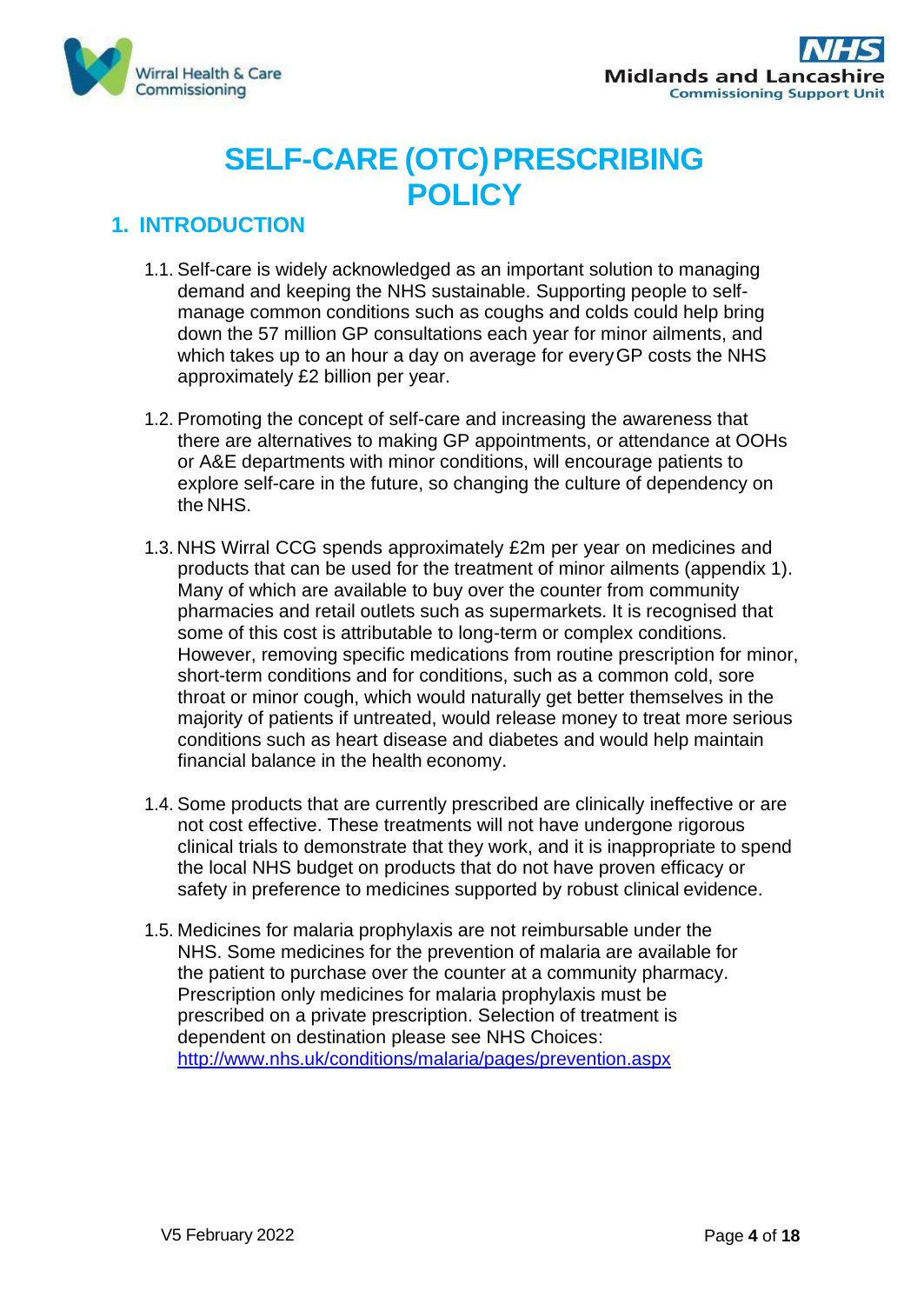



- 1.6. Since November 2016 the Wirral 'Self-care (Over the Counter) and Products of Limited Clinical Value' Prescribing Policy has provided guidance on prescribing in this area for Wirral prescribers.
- 1.7 From 2020, the CCG separated the policy into two separate policies – this policy for 'Self-Care OTC' and an additional policy forthe products of limited clinical value which will be aligned to the national term which is 'items which should not be routinely prescribed in primary care'.
- 1.8 There is a crossover with self-care between conditions for which over the counter items should not be routinely prescribed and the items which should not be routinely prescribed. There are 25 items which should not be routinely prescribed, some of these items can be bought over-the-counter, they are:
	- Glucosamine and chondroitin
	- Herbal treatments
	- Homeopathic items
	- Lutein and antioxidants
	- Omega-3 fatty acid compounds and
	- Rubefacients (excluding topical NSAIDs)

Please see links below for further details:

[https://www.england.nhs.uk/publication/conditions-for-which-over-the-counter-items](https://www.england.nhs.uk/publication/conditions-for-which-over-the-counter-items-should-not-routinely-be-prescribed-in-primary-care-guidance-for-ccgs/)[should-not-routinely-be-prescribed-in-primary-care-guidance-for-ccgs/](https://www.england.nhs.uk/publication/conditions-for-which-over-the-counter-items-should-not-routinely-be-prescribed-in-primary-care-guidance-for-ccgs/)

[https://www.england.nhs.uk/publication/items-which-should-not-be-routinely-prescribed-in](https://www.england.nhs.uk/publication/items-which-should-not-be-routinely-prescribed-in-primary-care-guidance-for-ccgs/)[primary-care-guidance-for-ccgs/](https://www.england.nhs.uk/publication/items-which-should-not-be-routinely-prescribed-in-primary-care-guidance-for-ccgs/)

## **2. SCOPE OF THIS POLICY**

- 2.1 The Wirral Self-Care (OTC) Policy has been aligned to national guidance and sets out NHS Wirral Clinical Commissioning Group's approach to ensure that prescribing of certain products in the following circumstances is stopped and to support prescribers in implementing this decision:
	- Medicines and treatments available to purchase over-the-counter, used for the treatment of minor, short-term medical conditions.
	- Medicines and treatments where there is insufficient evidence of clinical benefit or cost-effectiveness.
	- Malaria prophylaxis
- 2.2 This policy will ensure equity of service for all residents of the Wirral and will allow the same expectation of what will be provided from the GP Practice or other services.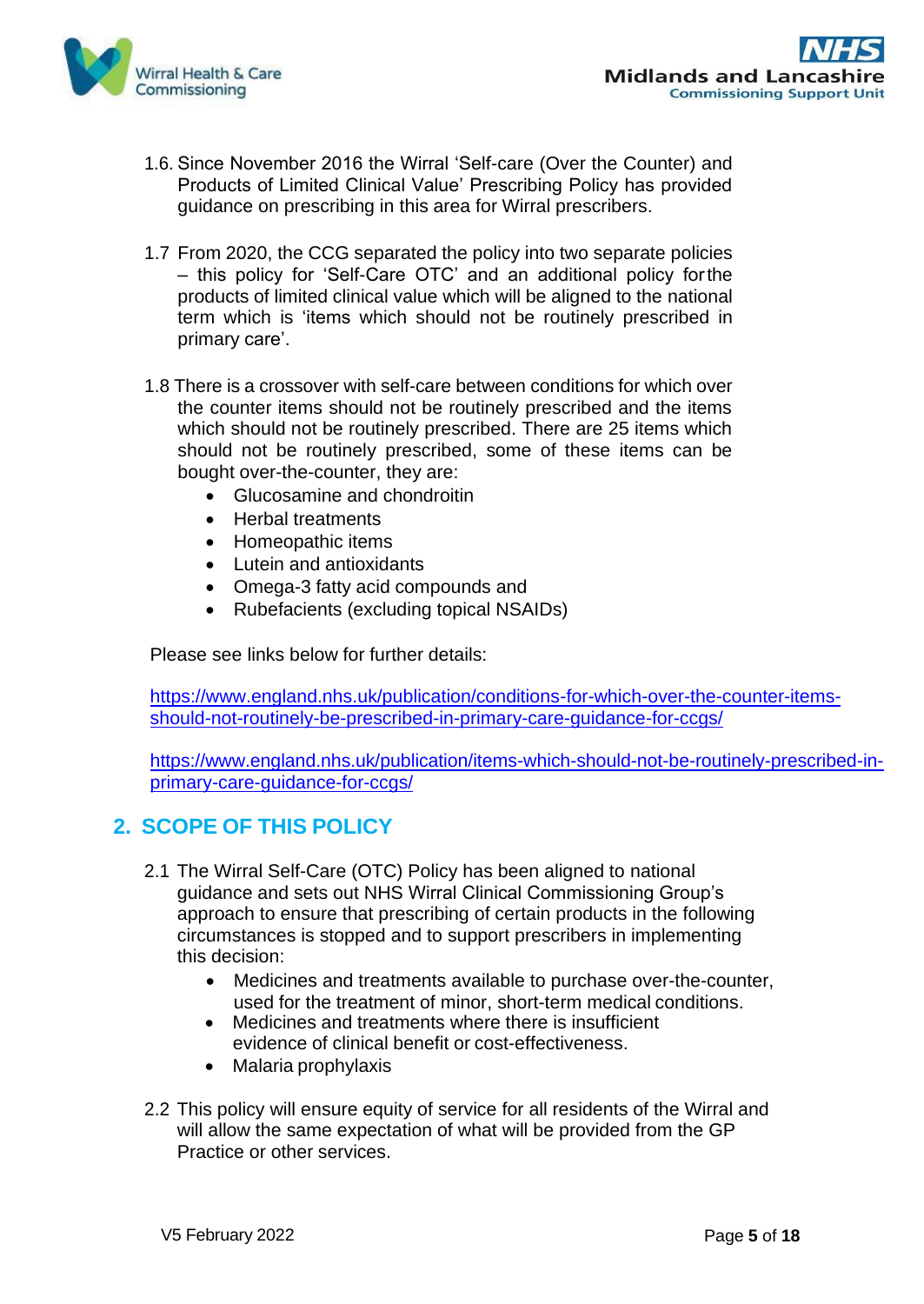

- 2.3 This policy applies to all services contracted by or delivered by the NHS across NHS Wirral CCG including:
	- $\cdot$  GP Practices GPs and any other Prescribers
	- Out of hours and extended hours providers
	- Acute Hospitals
	- Out-Patient Clinics
	- NHS Community Providers
	- Independent providers Community pharmacies
- 2.4 This policy applies to all people (adults and children) who are registered with a GP in the Wirral (permanent or temporary resident) or who access an NHS service in the Wirral.

#### **3. MEDICINES AVAILABLE OVER-THE-COUNTER, USED FOR SHORT-TERM, MINOR MEDICAL CONDITIONS**

- 3.1 Most minor ailments are generally not serious and can often be managed by the individual. Products aimed at treating the symptoms of many of these ailments may not offer value for money and should not normally be prescribed at NHS expense.
- 3.2Patients with short-term, minor ailments and common conditions will be directed to community pharmacies for advice, or other outlets such as supermarkets and local shops, to purchase over-the-counter treatments.
- 3.3 Community pharmacists have a wealth of experience and training and are well placed to contribute to the management of minor ailments and common conditions. No appointments are needed and the community pharmacy is often open longer hours than the GP Practice and is also open at weekends.
- 3.4Secondary Care will support self-care interventions and refer patients to the community pharmacy if appropriate, particularly where patients have presented inappropriately to A&E, the Urgent Care Centre or Out of Hours Services.
- 3.5People will be encouraged to be responsible for their own health and wellbeing, by all healthcare professionals.
- 3.6Patient information leaflets are available for certain conditions, either via sources such as NHS Choices or via the GP Practice prescribing system (EMIS Web), to ensure that people are made aware of warning signs or symptoms that would require them to see their GP.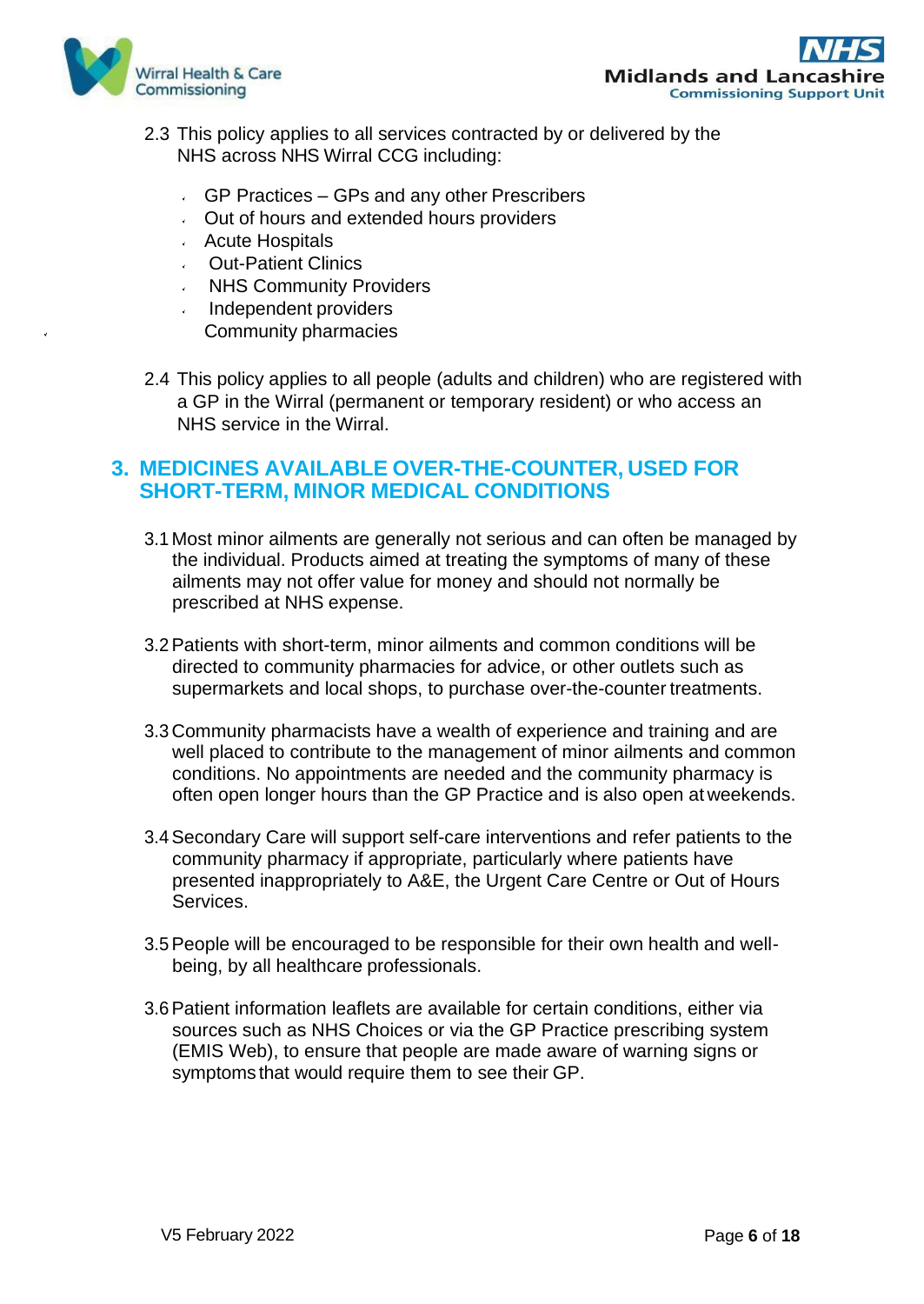



### **4. MEDICINES THAT ARE PRESCRIBED TO TREAT CONDITIONS WHERE THERE IS NO CLINICAL NEED FOR TREATMENT.**

- 4.1Conditions such as a common cold, sore throat or minor cough are ones that would naturally get better themselves in most patients if untreated.
- 4.2Products to help soothe such conditions (e.g. analgesics, cough mixtures, sore throat lozenges) will no longer be prescribed.
- 4.3Such judgements should be based purely on clinical factors and supporting evidence and should not be influenced by socio-economic aspects such as the patient's readiness and ability to purchase.
- 4.4Norethisterone to delay menstruation for social reasons, e.g. holidays, sport, etc. should not be prescribed on the NHS.

### **5. MALARIA PROPHYLAXIS**

- 5.1The British National Formulary (BNF) states the medicines for malaria prophylaxis are not prescribable on the NHS.
- 5.2The Department of Health issued guidance in February 1995 (FHSL (95)7) which is still current. This guidance states that private prescription forms should be used to prescribe drugs for malaria prophylaxis.
- 5.3The NHS Standard General Medical Services Contract 2014 states that a GP may accept a fee for prescribing or providing drugs or medicines for malaria chemoprophylaxis.
- 5.4Some medicines for the prevention of malaria are available for the patient to purchase over the counter at a community pharmacy. If this is the case a GP need not write a prescription. Prescription only medicines for malaria prophylaxis must be prescribed on a private prescription.

## **6. SELF-CARE PRESCRIBING REVIEWS**

- 6.1NHS Wirral Clinical Commissioning Group has a duty to ensure that the local NHSbudget is spent in an appropriate way.
- 6.2The Governing Body is responsible for ensuring that all agreed actions are carried out by healthcare professionals according to this policy.
- 6.3Implementation of the policy will be monitored via ePACT data and recorded within the CCG Financial Recovery Plan.
- 6.4This policy supersedes the Wirral prescribing policy malaria prophylaxis, 2010.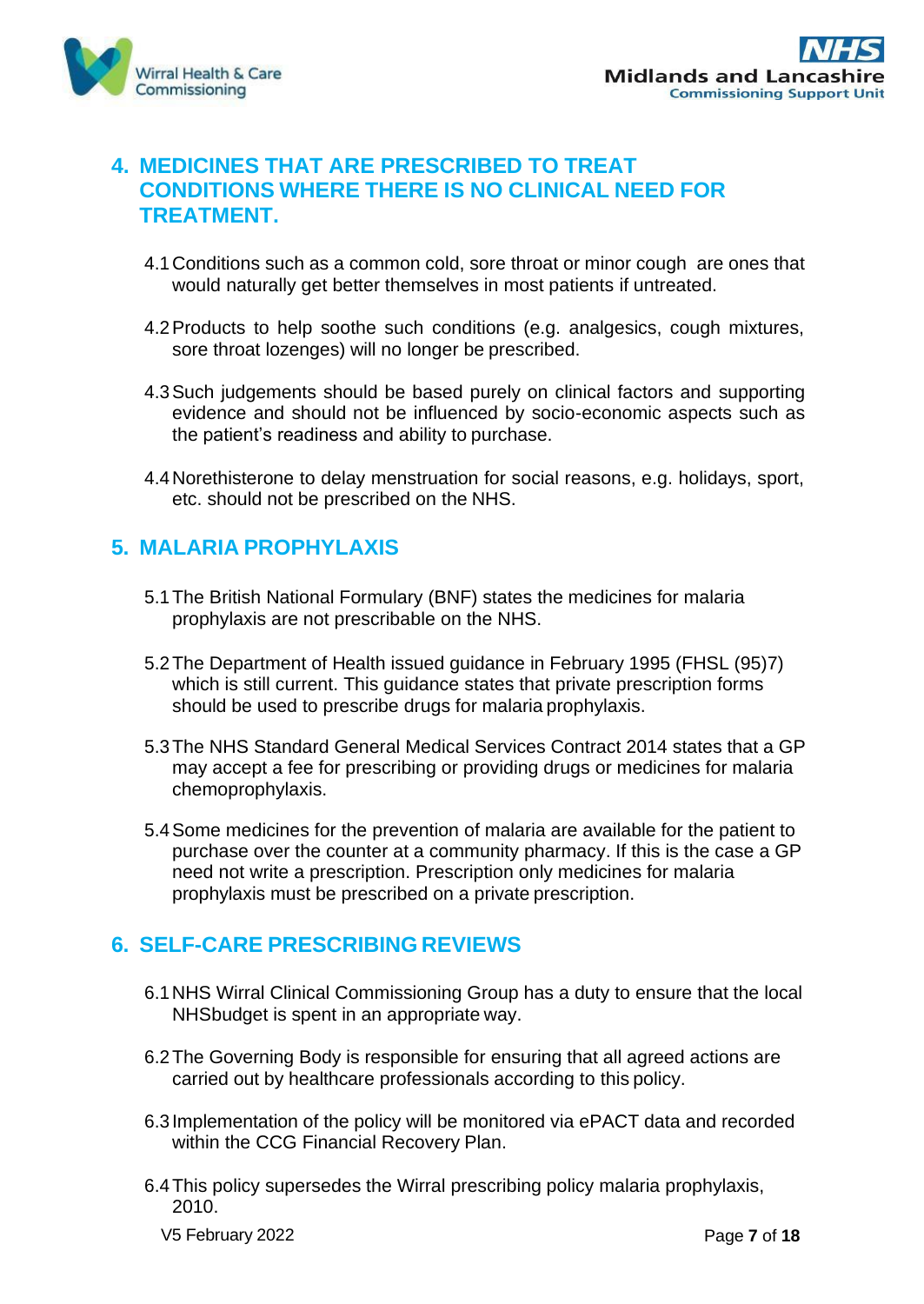

#### **Appendix 1: Examples of conditions were there are medicines that can be purchased over-the-counter (OTC) for the treatment of minor, short-term**

**conditions** and therefore should not normally be prescribed in those circumstances. **\***

\*Note: the list and examples given below is not exhaustive.

- 1. When referring patients to buy OTC medicine, prescribers need to check if the medicine is licensed for the particular patient and the desired indication (please see appendix 2 for further information on indications). Requests for OTC medicines for unlicensed indications and patients will be refused by the community pharmacy. For example, if a patient has thrush, and they are under 16 or over 60 years old, they will not be able to access this medication over the counter. In this case, the medicine should be prescribed asappropriate.
- 2. The medicines shown below are usually prescribed for minor short-term health problems only and where this is not the case they will continue to be prescribed for example for chronic conditions e.g. analgesics for osteoarthritis (see examples of exceptional circumstances below).
- 3. Guidance on general exceptions is shown on page 13 of this policy.
- 4. For further information please refer to the NHS guidance at: <https://www.england.nhs.uk/wp-content/uploads/2018/03/otc-guidance-for-ccgs.pdf> and for individual conditions refer to<https://cks.nice.org.uk/>
- 5. For current guidance on COVID 19: [https://www.nhs.uk/conditions/coronavirus](https://www.nhs.uk/conditions/coronavirus-covid-19/symptoms/)[covid-19/symptoms/](https://www.nhs.uk/conditions/coronavirus-covid-19/symptoms/)

| <b>Conditions</b>                                                                                                                                                                                                       | <b>Exceptions</b>                                                                                                                                                                                                                                                                                                                                                                                                                                                                                                                         |
|-------------------------------------------------------------------------------------------------------------------------------------------------------------------------------------------------------------------------|-------------------------------------------------------------------------------------------------------------------------------------------------------------------------------------------------------------------------------------------------------------------------------------------------------------------------------------------------------------------------------------------------------------------------------------------------------------------------------------------------------------------------------------------|
| Analgesics (pain killers) for<br>minor aches and pains e.g. mild<br>toothache<br>Topical pain relief                                                                                                                    | No routine exceptions for aches, sprains,<br>headache, period pain, back pain but General<br>exceptions apply<br>Anti-inflammatory gels e.g. ibuprofen 5% gel -<br>OTC exemptions include;<br>pregnancy/breastfeeding - 12yrs/14yrs or more<br>(depends on the brand)<br>General exceptions also apply                                                                                                                                                                                                                                    |
| Mild to moderate hay<br>fever/seasonal rhinitis<br>Oral antihistamines (for<br>allergies such as hay fever)<br>Steroid nasal sprays for<br>allergies such as hay<br>fever)<br>Allergy eye drops (e.g.<br>for hay fever) | • Antihistamine – drowsy e.g. chlorphenamine<br>- OTC exemptions include<br>pregnancy/breastfeeding - 1yr or more<br>• Antihistamine – non-drowsy e.g.<br>cetirizine/loratadine - OTC exemptions<br>include pregnancy/breastfeeding - cetirizine<br>6yrs or more, Loratadine - 2yrs or more<br>Steroid nasal spray e.g. beclometasone<br>nasal spray, fluticasone nasal spray - OTC<br>exemptions include<br>pregnancy/breastfeeding - 18yrs or more.<br>Sodium cromoglicate eye drops - OTC<br>exemptions include caution in pregnancy - |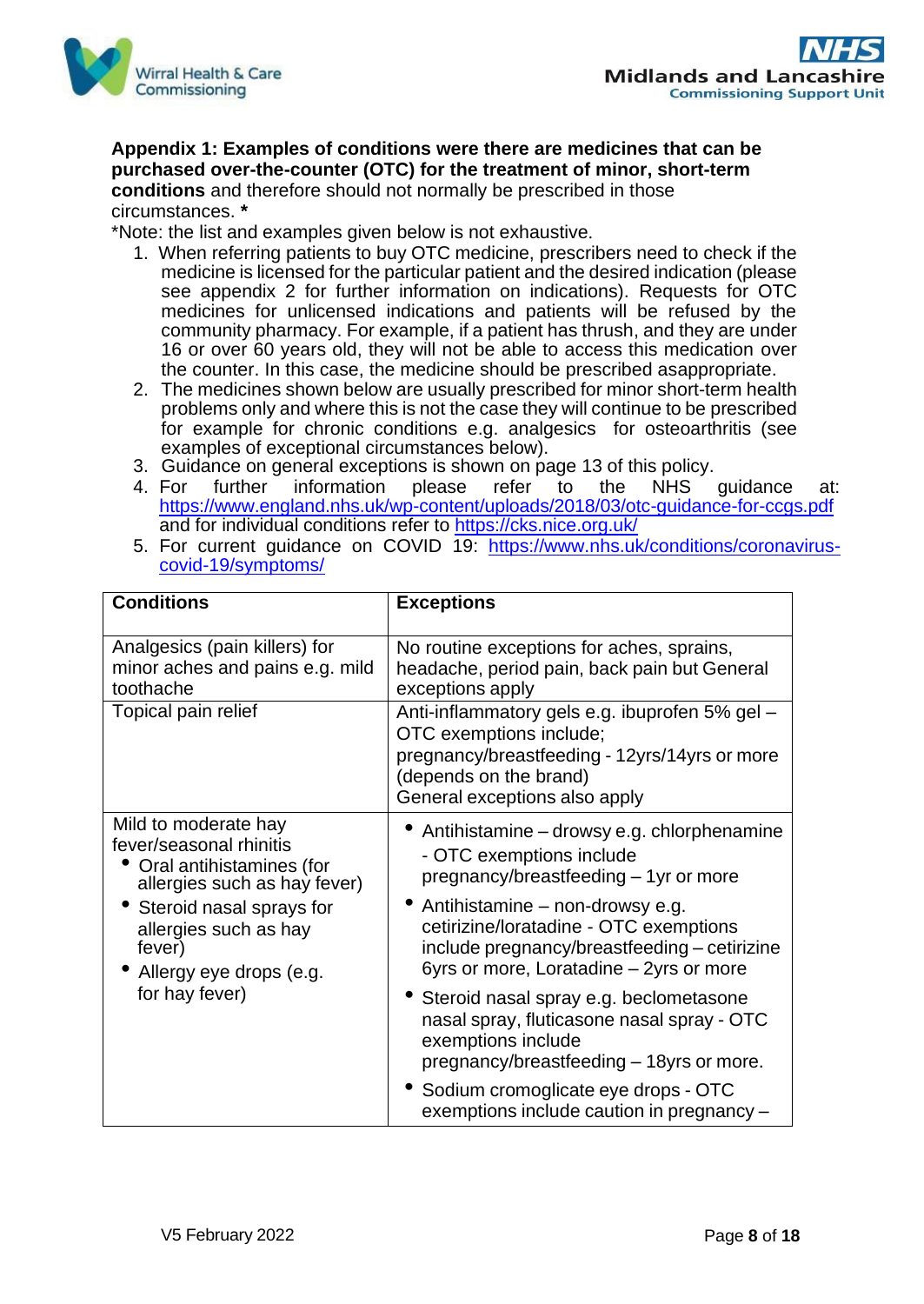

|                                                                                                              | byrs or more.<br>General exceptions also apply                                                                                                         |
|--------------------------------------------------------------------------------------------------------------|--------------------------------------------------------------------------------------------------------------------------------------------------------|
| Dental products for example<br>prevention of dental caries -<br>please refer to NHS Wirral<br>Dental Policy. | No routine exceptions but general exceptions<br>apply                                                                                                  |
| Indigestion and Heartburn                                                                                    | No routine exceptions but general exceptions<br>apply                                                                                                  |
| Mild dry skin treatment for<br>example emollients, bath<br>additives and moisturising<br>preparations        | No routine exceptions but general exceptions<br>apply                                                                                                  |
| Sore Throat products                                                                                         | Red Flag symptoms (e.g. high temperature,<br>more than 1-week duration)                                                                                |
| Decongestant nasal sprays and<br>tablets                                                                     | Red Flag symptoms (e.g. very high<br>temperature, chest pain, difficulty breathing,<br>swollen glands, rapid unexplained weight loss)                  |
| Sunburn due to excessive sun<br>exposure                                                                     | No routine exceptions but general exceptions<br>apply                                                                                                  |
| Sun protection - unless a<br>diagnosed photosensitive<br>condition.                                          | Exceptions for ACBS approved indication of<br>photodermatoses plus general exceptions                                                                  |
| Vaginal moisturisers                                                                                         |                                                                                                                                                        |
| Wart and verrucae treatments                                                                                 | No routine exceptions but general exceptions<br>apply                                                                                                  |
| Topical circulatory products                                                                                 |                                                                                                                                                        |
| <b>Cosmetic moisturisers</b>                                                                                 |                                                                                                                                                        |
| Ear wax products                                                                                             | No routine exceptions but general exceptions<br>apply                                                                                                  |
| Cough and cold treatments                                                                                    | Red Flag symptoms (e.g., very high<br>temperature, chest pain, difficulty breathing,<br>swollen glands, rapid unexplained weight loss,<br>haemoptysis) |
| Antifungal treatments (e.g. for<br>athletes' foot, ringworm and<br>vaginal thrush)                           | Exceptions for ringworm/athletes' foot,<br>lymphedema, or history of lower limp cellulitis<br>plus general exceptions.                                 |
|                                                                                                              | Exceptions for vaginal thrush – can be treated<br>for patients over 16 years of age and under 61                                                       |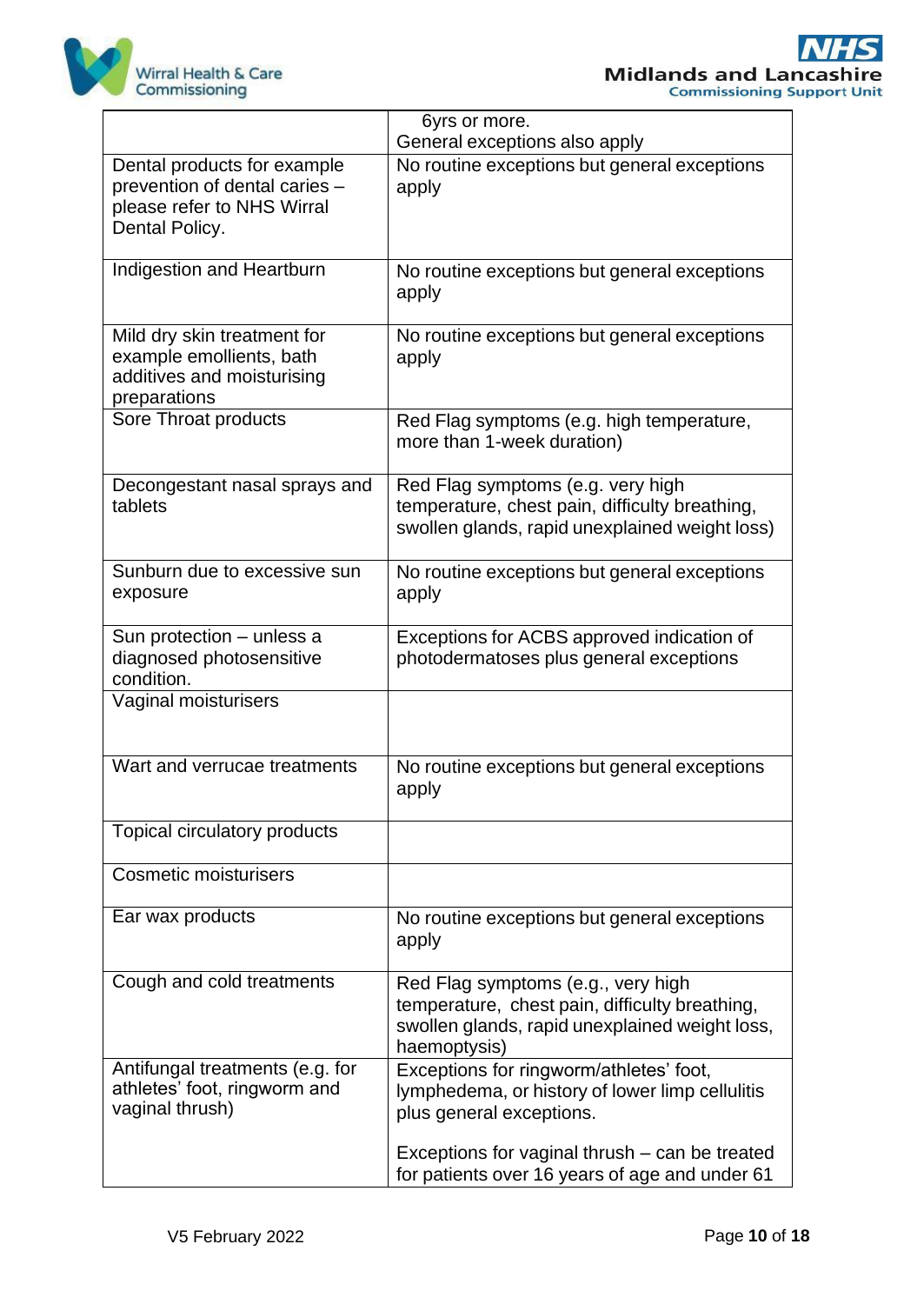

|                                                                                                                                                                              | years of age only if previously diagnosed by a<br>doctor. See advice in appendix 2 regarding<br>pregnancy and breast feeding.<br>OTC exceptions - e.g. amorolfine 55 nail<br>lacquer (nail fungal infections) - 18yrs or more<br>only. OTC exclusions include a maximum of 2<br>nails infected and not sold if pregnant or<br>breastfeeding. Clotrimazole 1% cream<br>(athlete's foot/ringworm) - OTC exclusions<br>include nail or scalp infections/can be used<br>during pregnancy but only under the<br>supervision of a physician or midwife.<br>Clotrimazole/hydrocortisone cream (athlete's<br>foot for 10 yrs. or more (see exclusions in<br>appendix 2) |
|------------------------------------------------------------------------------------------------------------------------------------------------------------------------------|-----------------------------------------------------------------------------------------------------------------------------------------------------------------------------------------------------------------------------------------------------------------------------------------------------------------------------------------------------------------------------------------------------------------------------------------------------------------------------------------------------------------------------------------------------------------------------------------------------------------------------------------------------------------|
| Oral thrush                                                                                                                                                                  | No routine exceptions but general exceptions<br>apply.<br>Daktarin OTC oral gel - not for patients on<br>warfarin (unlicensed in under 4-month-old<br>children)                                                                                                                                                                                                                                                                                                                                                                                                                                                                                                 |
| <b>Medicated Shampoos for</b><br>example to treat dandruff (mild<br>scaling to scalp without itching)                                                                        | No routine exceptions for dandruff but general<br>exceptions apply                                                                                                                                                                                                                                                                                                                                                                                                                                                                                                                                                                                              |
| Antibacterial Eye Drops (e.g. to<br>treat conjunctivitis although<br>treatment isn't usually needed<br>for conjunctivitis as the<br>symptoms usually clear within a<br>week) | Red Flag symptoms (e.g. corneal symptoms in<br>contact lens wearers, red, sticky eyes in<br>newborn babies).<br>Chloramphenicol 0.5% eye drops or<br>chloramphenicol 1% eye ointment bacterial<br>conjunctivitis- OTC exemptions for 2yrs or<br>more and bacterial conjunctivitis only). Patient<br>needs to be seen by the pharmacist – OTC<br>exclusions include pregnancy/breastfeeding.                                                                                                                                                                                                                                                                     |
| Antiperspirants for excessive<br>sweating (hyperhidrosis)                                                                                                                    | No routine exceptions but general exceptions<br>apply                                                                                                                                                                                                                                                                                                                                                                                                                                                                                                                                                                                                           |
| Haemorrhoids treatment                                                                                                                                                       | Red Flag symptoms (persistent symptoms,<br>pain or bleeding)                                                                                                                                                                                                                                                                                                                                                                                                                                                                                                                                                                                                    |
| Head lice preparations                                                                                                                                                       | Live head lice can be treated by wet combing;<br>chemical treatment is only recommended in<br>exceptional circumstances and in these cases<br>OTC medicines can be purchased from a<br>pharmacy - see NHS choices for further<br>information.                                                                                                                                                                                                                                                                                                                                                                                                                   |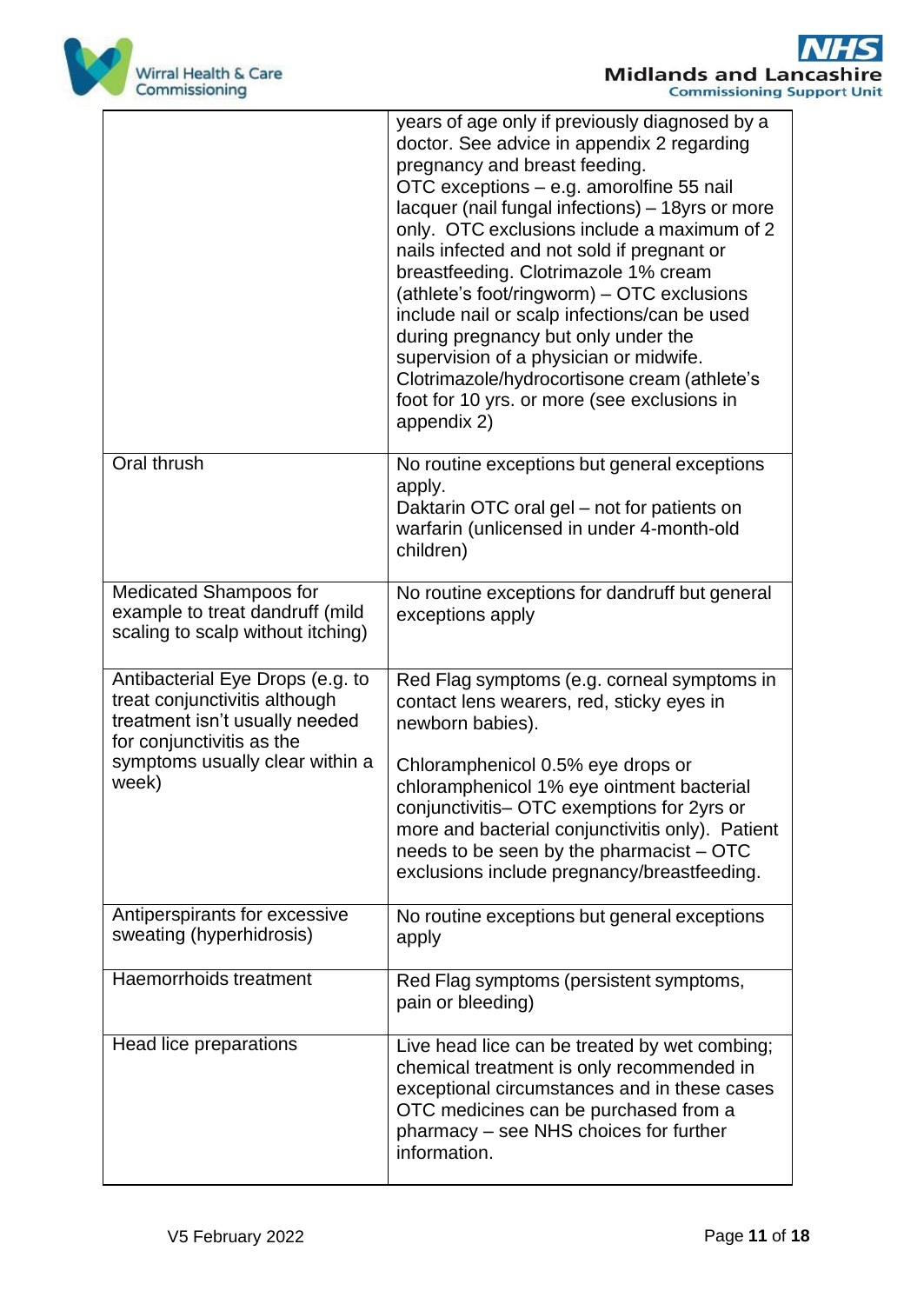

| Probiotics – limited clinical<br>effectiveness                                                        |                                                                                                                                                                                                                                                                                                                                                                                                                                                                                                                                                                                                              |
|-------------------------------------------------------------------------------------------------------|--------------------------------------------------------------------------------------------------------------------------------------------------------------------------------------------------------------------------------------------------------------------------------------------------------------------------------------------------------------------------------------------------------------------------------------------------------------------------------------------------------------------------------------------------------------------------------------------------------------|
| <b>Vitamins and minerals</b>                                                                          | Exceptions;<br>all types of medically diagnosed vitamin<br>or mineral deficiency including for those<br>patients who may have a lifelong<br>condition or have undergone surgery<br>that results in malabsorption -<br>continuing need should be reviewed on<br>a regular basis. This is in line with the<br>current ACBS guidance for prescribers.<br>Calcium and vitamin D for osteoporosis.<br>¥.<br>Malnutrition including alcoholism (see<br>NICE guidance)<br>Vitamin D analogues which are<br>prescription only.<br>Please note that vitamin D maintenance<br>therapy is not included as an exception. |
| Infrequent cold sores of the<br>lip                                                                   | Exceptions for immunocompromised patients<br>and Red Flag symptoms (e.g. large and<br>painful, lasting more than 10 days, pregnancy)<br>in addition to general exceptions.                                                                                                                                                                                                                                                                                                                                                                                                                                   |
| Cradle cap (seborrheic<br>$d$ ermatitis $-$ infants)                                                  | Exceptions if causing distress to the infant and<br>not improving in addition to general exceptions.                                                                                                                                                                                                                                                                                                                                                                                                                                                                                                         |
| Infant Colic – please refer to<br>Pan Mersey Black statement<br>for Lactase Enzyme Drops<br>(Colief®) | Exceptions Red Flag symptoms (e.g. weak cry,<br>floppy, green vomit, not feeding) plus general<br>exceptions.                                                                                                                                                                                                                                                                                                                                                                                                                                                                                                |
| <b>Mild Cystitis</b>                                                                                  | Exceptions Red Flag symptoms (pregnant,<br>male, child, prolonged severe symptoms, fever)<br>plus general exceptions.                                                                                                                                                                                                                                                                                                                                                                                                                                                                                        |
| <b>Mild Irritant Dermatitis</b>                                                                       | OTC exemptions for steroid creams and<br>ointments e.g. hydrocortisone 1%<br>cream/ointment – OTC exclusions do not use<br>on face, anogenital region, broken or infected<br>skin, don't use in pregnancy, duration of use<br>not more than 7 days – for 10 yrs. or more<br>only.<br>General exceptions apply                                                                                                                                                                                                                                                                                                |
| Acute diarrhoea treatment                                                                             | No routine exceptions for acute diarrhea<br>(adults) but general exceptions apply, fever<br>blood in the stools, recent foreign travel.                                                                                                                                                                                                                                                                                                                                                                                                                                                                      |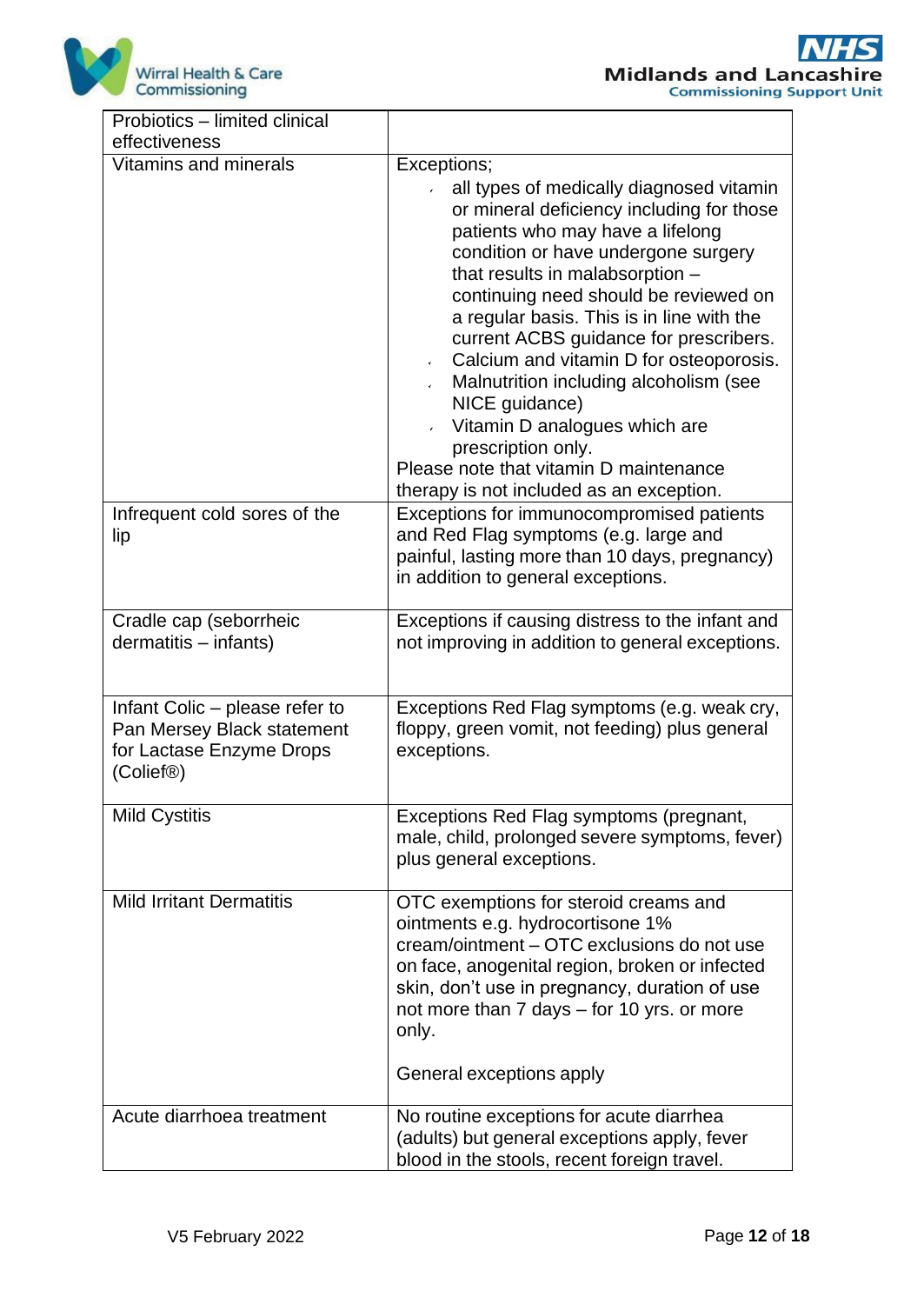

| Dry eyes/sore tired eyes                                                                                                                                                                                                                                                                           | No routine exceptions but general exceptions<br>apply                                                                                                                                                                                                                                                                                                                                      |
|----------------------------------------------------------------------------------------------------------------------------------------------------------------------------------------------------------------------------------------------------------------------------------------------------|--------------------------------------------------------------------------------------------------------------------------------------------------------------------------------------------------------------------------------------------------------------------------------------------------------------------------------------------------------------------------------------------|
| Infrequent constipation -<br>pharmacists can help suggest<br>on OTC laxative if diet and<br>lifestyle changes aren't<br>helping. Most laxatives work<br>within 3 days. They should<br>be used for a short time only.<br>Laxatives are not<br>recommended in children<br>unless prescribed by a GP. | No routine exceptions but general exceptions<br>apply                                                                                                                                                                                                                                                                                                                                      |
| Infrequent migraine                                                                                                                                                                                                                                                                                | No routine exceptions but general exceptions<br>apply                                                                                                                                                                                                                                                                                                                                      |
| Insect stings and bites                                                                                                                                                                                                                                                                            | No routine exceptions but general exceptions<br>apply                                                                                                                                                                                                                                                                                                                                      |
| Mild acne                                                                                                                                                                                                                                                                                          | No routine exceptions but general exceptions<br>apply                                                                                                                                                                                                                                                                                                                                      |
| Minor burns and scalds                                                                                                                                                                                                                                                                             | Exceptions for more serious burns<br>always require professional<br>medical attention. Burns requiring<br>hospital A&E treatment include but<br>are not limited to: all chemical and<br>electrical burns, large or deep<br>burns, burns that cause white or<br>charred skin, burns on the face,<br>hands, arms, feet legs or genitals<br>that cause blisters - plus general<br>exceptions. |
| Nappy rash – this condition<br>usually clears up after about<br>three to seven days if<br>recommended hygiene tips<br>are followed.                                                                                                                                                                | No routine exceptions but general exceptions<br>apply                                                                                                                                                                                                                                                                                                                                      |
| Teething                                                                                                                                                                                                                                                                                           | No routine exceptions for teething/mild<br>toothache but general exceptions apply                                                                                                                                                                                                                                                                                                          |
| Threadworms - follow strict<br>hygiene measures                                                                                                                                                                                                                                                    | OTC exemptions e.g. mebendazole<br>tablets/suspension - exclusions include<br>pregnancy/breastfeeding - only sold for 2<br>years or more<br>General exceptions apply                                                                                                                                                                                                                       |
| <b>Travel sickness</b>                                                                                                                                                                                                                                                                             | No routine exceptions but general exceptions<br>apply                                                                                                                                                                                                                                                                                                                                      |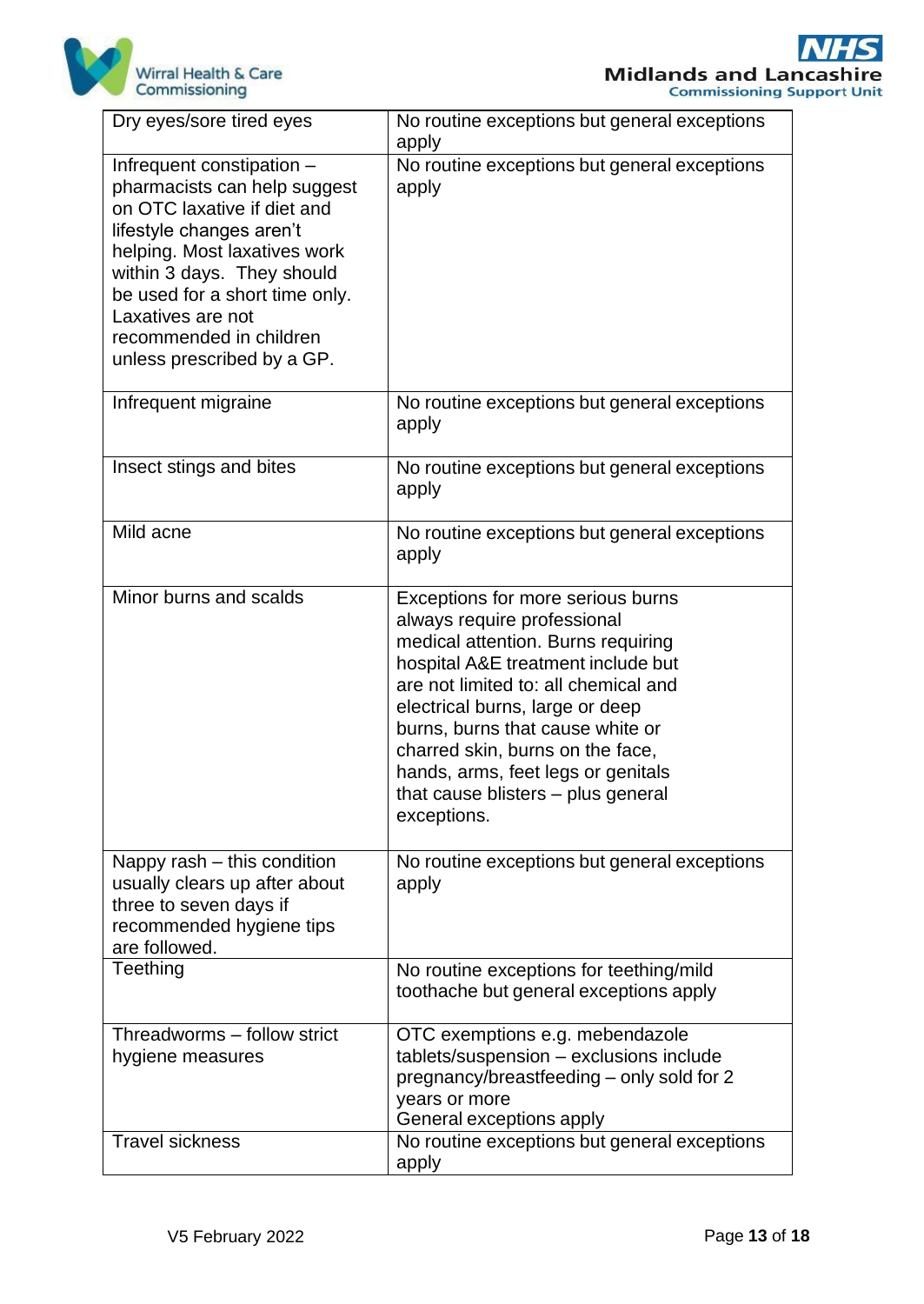



#### **General Exceptions to the Guidance:**

There are certain scenarios where patients should continue to have their treatments prescribed and these are outlined below:

- **Patients prescribed an OTC treatment for a long-term condition** (e.g. regular pain relief for chronic arthritis or treatments for inflammatory bowel disease).
- For the treatment of more complex forms of minor illnesses.
- $\sqrt{5}$  For those patients that have symptoms that suggest the condition is not minor (i.e. those with red flag symptoms for example indigestion with very bad pain).
- Treatment for complex patients (e.g. immunosuppressed patients).
- Patients prescribed OTC products to treat an adverse effect or symptom of a more complex illness and/or prescription only medications should continue to have these products pre- scribed on the NHS.
- Circumstances where the product licence doesn't allow the product to be sold over the counter to certain groups of patients. This may vary by medicine, but could include babies, children and/or women who are pregnant or breast-feeding. Community Pharmacists will be aware of what these are and can advise accordingly.
- Patients with a minor condition suitable for self-care that has not responded sufficiently to treatment with an OTC product.
- **Patients where the clinician considers that the presenting** symptom is due to a condition that would not be considered a minor condition.
- Circumstances where the prescriber believes that in their clinical judgement, exceptional circumstances exist that warrant deviation from the recommendation to self-care.
- Individual patients where the clinician considers that their ability to self-manage is compromised as a consequence of medical, mental health or significant social vulnerability to the extent that their health and/or wellbeing could be adversely affected, if reliant on self-care. To note that being exempt from paying a prescription charge does not automatically warrant an exception to the guidance. Consideration should also be given to safeguarding issues.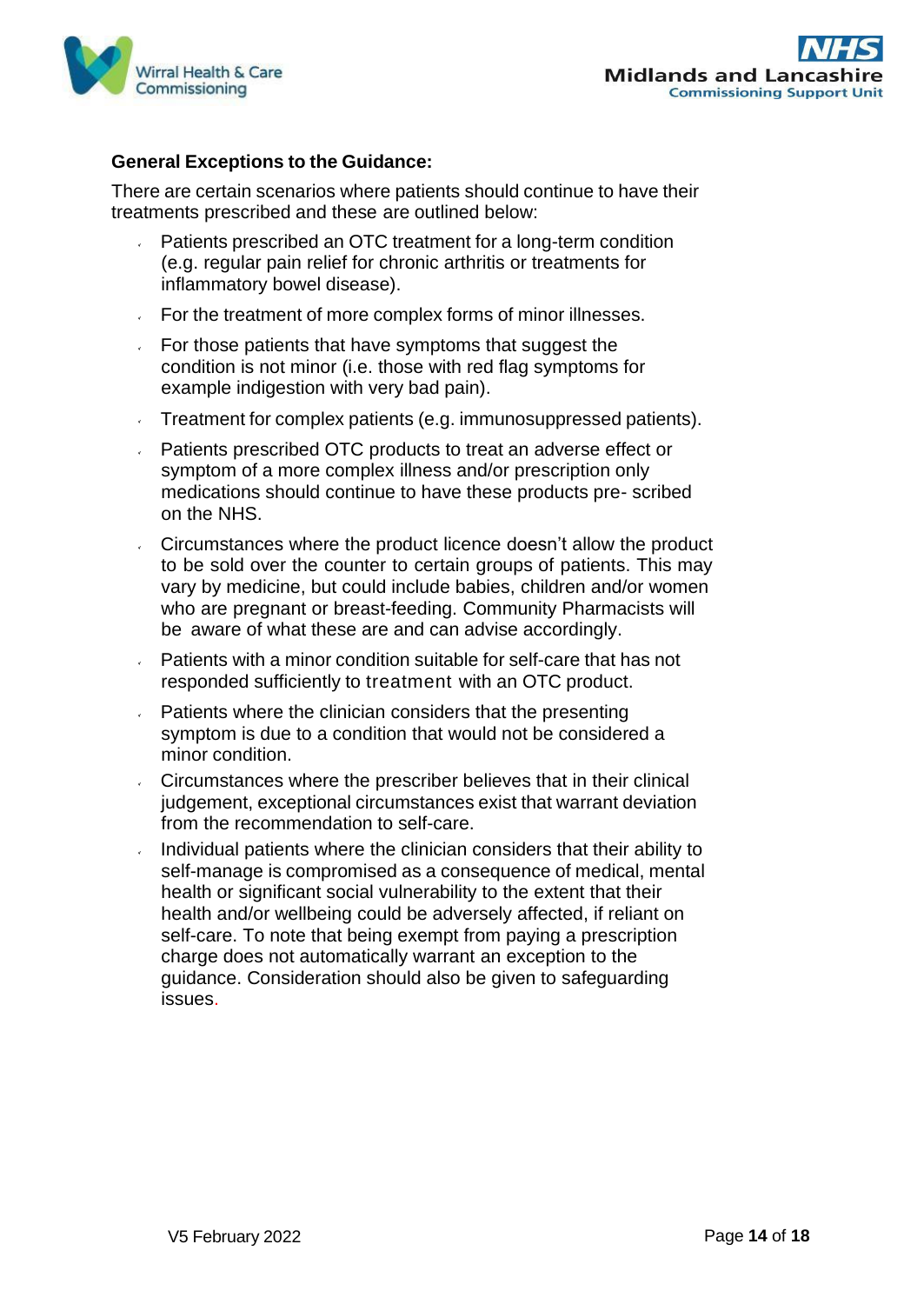



#### **Appendix 2: Restrictions to supply of some OTC medicines by Community Pharmacies**

When referring patients to buy OTC medicine, check it is licensed for the particular patient and the desired indication. Requests for OTC medicines for unlicensed indications and patients will be refused by the community pharmacy.

| <b>Restricted</b><br><b>Medicine</b>      | <b>Common Examples</b>                                   | <b>OTC Indication(s)</b> Note: may vary by brand                                                                                               | <b>Common OTC Exclusions</b>                                                                           | Age allowing<br><b>OTC Supply</b>                               |
|-------------------------------------------|----------------------------------------------------------|------------------------------------------------------------------------------------------------------------------------------------------------|--------------------------------------------------------------------------------------------------------|-----------------------------------------------------------------|
| Me                                        |                                                          |                                                                                                                                                |                                                                                                        |                                                                 |
| Anti-<br>histamine -<br>Drowsy            | Chlorphenamine                                           | Allergic conditions including hay fever, vasomotor rhinitis,<br>urticaria, reactions to food or medicines, serum reactions<br>and insect bites | Pregnancy and/or breastfeeding                                                                         | 1yr or more                                                     |
| Anti-<br>histamine -<br>Non-drowsy        | Cetirizine, loratadine                                   | Symptomatic treatment of hay fever and other allergies,<br>urticarial                                                                          | Pregnancy and/or breastfeeding                                                                         | Cetirizine $-6$ yrs.<br>or more<br>Loratadine - 2yrs or<br>more |
| Steroid nasal<br>spray                    | Beclometasone nasal<br>spray, fluticasone nasal<br>spray | Prevention and treatment of allergic rhinitis, including hay<br>fever                                                                          | Pregnancy and/or breastfeeding                                                                         | 18yrs or more                                                   |
| Steroid<br>creams and<br><b>Ointments</b> | Hydrocortisone 1%<br>cream/ointment                      | Treatment ofallergic contact dermatitis, irritant dermatitis,<br>insect bite reactions and mild to moderate eczema                             | Use on the face, anogenital region, broken or<br>infected skin.<br>Duration of use > 1week. Pregnancy. | 10yrs or more                                                   |
|                                           | Pain relief cream/ointment for short-term use            |                                                                                                                                                |                                                                                                        |                                                                 |
| Anti-<br>inflammatory<br>gels             | Ibuprofen 5% gel                                         | Topical analgesic and anti-inflammatory                                                                                                        | Pregnancy and/or breastfeeding                                                                         | 12yrs/14yrs or<br>more (depends on<br>brand)                    |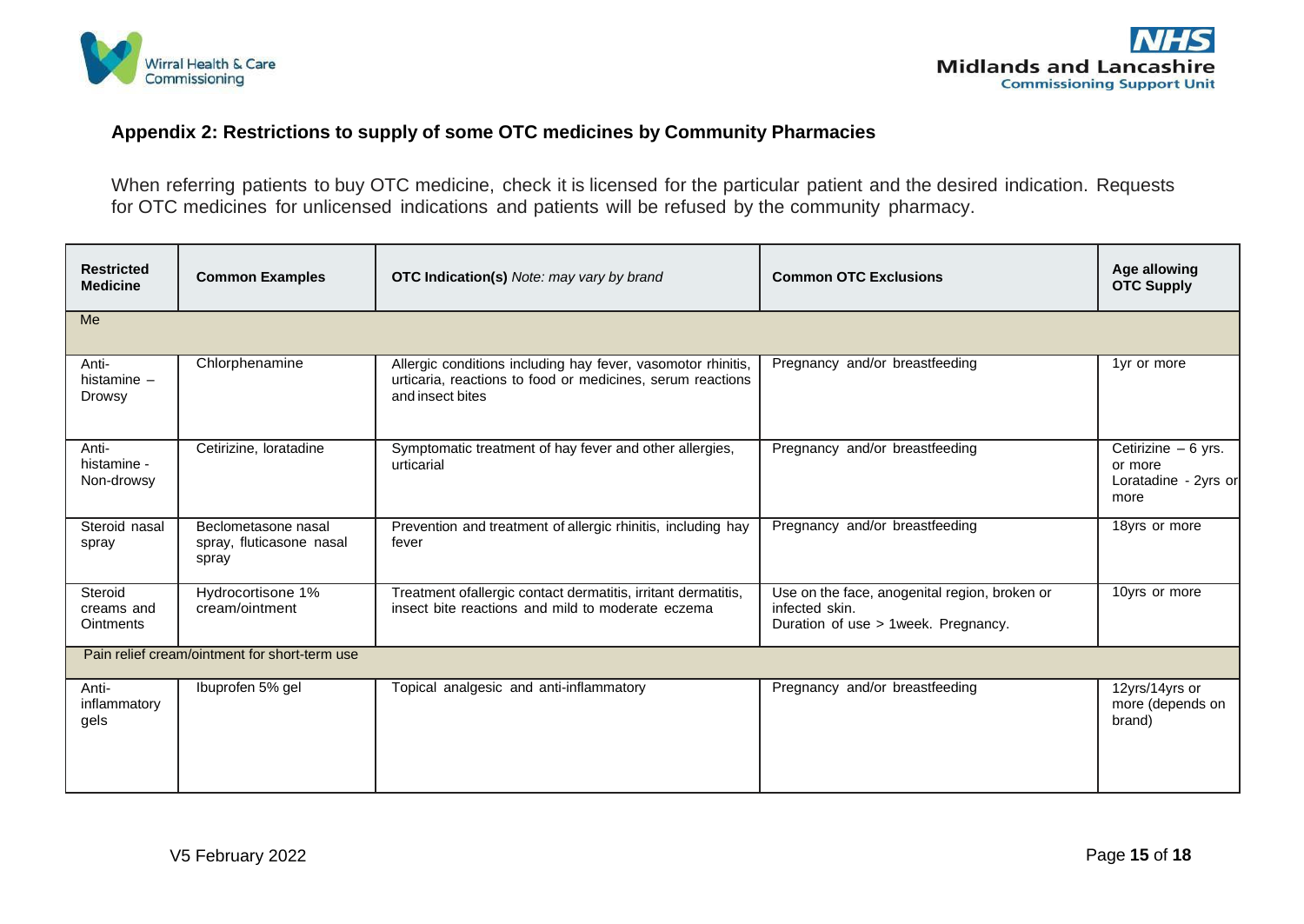



| Antibacterial eye drops |                                                                      |                                                                                                                               |                                                                                                                                                                                                              |                                   |
|-------------------------|----------------------------------------------------------------------|-------------------------------------------------------------------------------------------------------------------------------|--------------------------------------------------------------------------------------------------------------------------------------------------------------------------------------------------------------|-----------------------------------|
| Eye drops/<br>ointments | Chloramphenicol 0.5%<br>eye drops,<br>chloramphenicol 1%<br>Ointment | Treatment of acute bacterial conjunctivitis<br>Patient needs to be seen by the pharmacist - face to<br>face.                  | Indications other than bacterial conjunctivitis<br>Pregnancy and/or breastfeeding                                                                                                                            | 2yrs or more                      |
|                         | Sodium cromoglicate eye<br>drops                                     | Relief and treatment of the eye symptoms of hay fever                                                                         | Caution in pregnancy                                                                                                                                                                                         | 6yrs or more                      |
|                         |                                                                      | Treatments for fungal infections including athletes' foot, fungal nail infections and vaginal thrush                          |                                                                                                                                                                                                              |                                   |
| Topical<br>Antifungals  | Amorolfine 5% nail<br>lacquer                                        | Fungal infections of the nails affecting the upper half or<br>sides of the nails in up to 2 nails                             | Maximum 2 nails affected<br>Pregnancy/breastfeeding                                                                                                                                                          | 18yrs or more                     |
|                         | Clotrimazole 1% cream                                                | Treatment of fungal infections including athlete's foot,<br>fungal sweat rash, ringworm, candidal nappy rash,<br>vulvitis     | Nail or scalp infections<br>Can be used during pregnancy, but only under the<br>supervision of a physician or midwife                                                                                        |                                   |
|                         | Clotrimazole 500mg<br>pessary                                        | Vaginal thrush (Candidal vaginitis) only if previously<br>diagnosed by a doctor                                               | Can be used during pregnancy, but only under the<br>supervision of a physician or midwife (insert<br>without the applicator)<br>Seek advice if breast feeding                                                | Over 16 and<br>under 60 years old |
|                         | Clotrimazole cream 2%                                                | Adjunct to treatment of vaginal thrush (candidal<br>vaginitis) only if previously diagnosed by a doctor,<br>Candidal vulvitis | Can be used during pregnancy, but only under the<br>supervision of a physician or midwife<br>Seek advice if breast feeding                                                                                   | Over 16 and<br>under 60 years old |
|                         | Clotrimazole 10%<br>intravaginal cream                               | Vaginal thrush (Candidal vaginitis) only if previously<br>diagnosed by a doctor                                               | Pregnancy (use alternative product that does not<br>use an applicator)<br>Seek advice if breast feeding                                                                                                      | Over 16 and<br>under 60 years old |
|                         | Clotrimazole /<br>hydrocortisone cream                               | Athlete's foot, Fungal sweat rash (Candidal intertrigo)                                                                       | Use on the face, eyes, mouth mucous<br>membranes, anogenital area, broken or infected<br>skin.<br>Duration of use > 1wk Pregnancy and/or<br>breastfeeding under the supervision of a physician<br>or midwife | 10yrs or more                     |
| Oral<br>Antifungal      | Fluconazole 150mg<br>capsule                                         | Vaginal thrush (Candidal vaginitis) only if previously<br>diagnosed by a doctor                                               | Pregnancy and/or breastfeeding                                                                                                                                                                               | Over 16 and<br>under 60 years old |
|                         | Treatments for threadworms                                           |                                                                                                                               |                                                                                                                                                                                                              |                                   |
| Threadworms             | Mebendazole<br>tablets/suspension                                    | Treatment of threadworms (pinworms)                                                                                           | Pregnancy and/or breastfeeding                                                                                                                                                                               | 2yrs or more                      |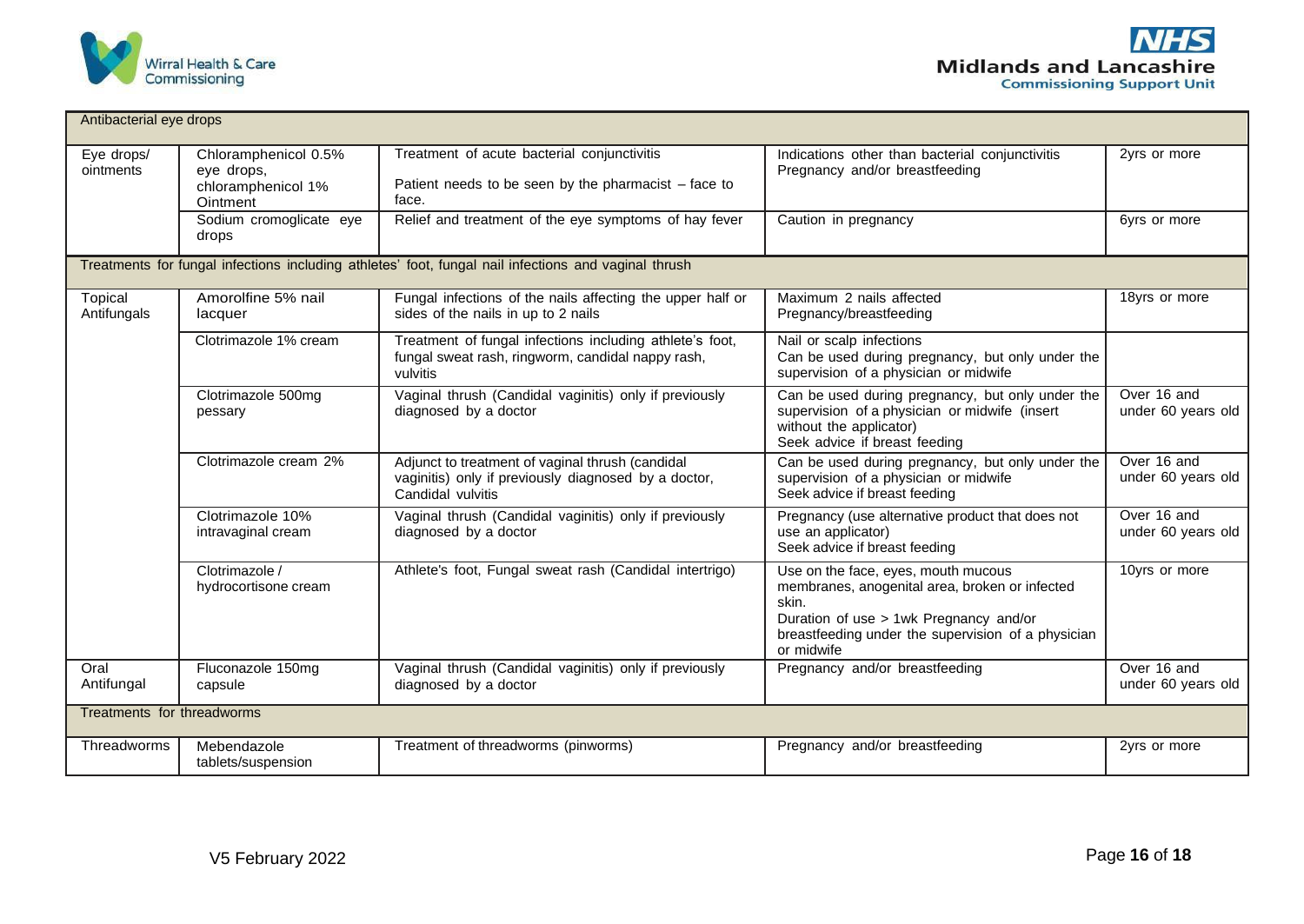



#### **Appendix 3: References/resources and associated documents**

- Guidance on self-care prescribing, v1.0, January 2016. Warrington Clinical Commissioning Group
- Self-care for minor ailments. T8 January 2015 V 2.0. PrescQIPP. Available at: <https://www.prescqipp.info/our-resources/webkits/self-care/>
- Self-Care Nation, November 2016 PAGB. Available at: [https://www.pagb.co.uk/content/uploads/2016/11/PAGB-SELF-CARE-](https://www.pagb.co.uk/content/uploads/2016/11/PAGB-SELF-CARE-NATION-REPORT-NOVEMBER-2016-1.pdf)[NATION-REPORT-NOVEMBER-2016-1.pdf](https://www.pagb.co.uk/content/uploads/2016/11/PAGB-SELF-CARE-NATION-REPORT-NOVEMBER-2016-1.pdf)
- The NHS Plan. A plan for investment. A plan for reform. July 2000. Department of Health. Accessed 31<sup>st</sup> March 2016 - available at: [https://www.bsuh.nhs.uk/library/wp-content/uploads/sites/8/2020/09/The-NHS](https://www.bsuh.nhs.uk/library/wp-content/uploads/sites/8/2020/09/The-NHS-plan-2000.pdf)[plan-2000.pdf](https://www.bsuh.nhs.uk/library/wp-content/uploads/sites/8/2020/09/The-NHS-plan-2000.pdf)
- Putting patients first The NHS business plan 2014/15-2016/17. NHS Ŷ. England. Accessed 31st March 2016 - available at: [https://www.england.nhs.uk/wp-content/uploads/2015/11/nhse-bus-plan-1415-](https://www.england.nhs.uk/wp-content/uploads/2015/11/nhse-bus-plan-1415-1617.pdf) [1617.pdf](https://www.england.nhs.uk/wp-content/uploads/2015/11/nhse-bus-plan-1415-1617.pdf)
- Five Year Forward View. NHS England. October 2014, available at: [https://www.england.nhs.uk/wp-](https://www.england.nhs.uk/wp-content/uploads/2014/10/5yfv-web.pdf) [content/uploads/2014/10/5yfv](https://www.england.nhs.uk/wp-content/uploads/2014/10/5yfv-web.pdf)[web.pdf](https://www.england.nhs.uk/wp-content/uploads/2014/10/5yfv-web.pdf)
- Next Steps on the NHS Five Year Forward View. NHS England. March 2017, available at: [https://www.england.nhs.uk/wp](https://www.england.nhs.uk/wp-content/uploads/2017/03/NEXT-STEPS-ON-THE-NHS-FIVE-YEAR-FORWARD-VIEW.pdf)[content/uploads/2017/03/NEXT-STEPS-ON-THE-NHS-FIVE-YEAR-](https://www.england.nhs.uk/wp-content/uploads/2017/03/NEXT-STEPS-ON-THE-NHS-FIVE-YEAR-FORWARD-VIEW.pdf)[FORWARD-VIEW.pdf](https://www.england.nhs.uk/wp-content/uploads/2017/03/NEXT-STEPS-ON-THE-NHS-FIVE-YEAR-FORWARD-VIEW.pdf)
- Joint Formulary Committee, British National Formulary(BNF), updated 3rd  $\epsilon$ February 2022 - <https://bnf.nice.org.uk/>
- NHS England, the NHS Standard General Medical Services Contract 2022/23  $\mathbf{v}$ <https://www.england.nhs.uk/gp/investment/gp-contract/>
- NHS Executive. FHSL (95) 7. Malaria Prophylaxis: Regulation permitting GPs to charge for prescribing or providing anti-malarial drugs. February 1995.
- NHS England Guidance, Items which should not be routinely prescribed in primary care,  $\epsilon$ version 2 June 2019. [https://www.england.nhs.uk/publication/items-which-should-not-be-routinely-prescribed](https://www.england.nhs.uk/publication/items-which-should-not-be-routinely-prescribed-in-primary-care-guidance-for-ccgs/)[in-primary-care-guidance-for-ccgs/](https://www.england.nhs.uk/publication/items-which-should-not-be-routinely-prescribed-in-primary-care-guidance-for-ccgs/)
- NHS England Guidance on conditions for which over the counter items should not routinely be prescribed in primary care, March 2018. <https://www.england.nhs.uk/wp-content/uploads/2018/03/otc-guidance-for-ccgs.pdf>